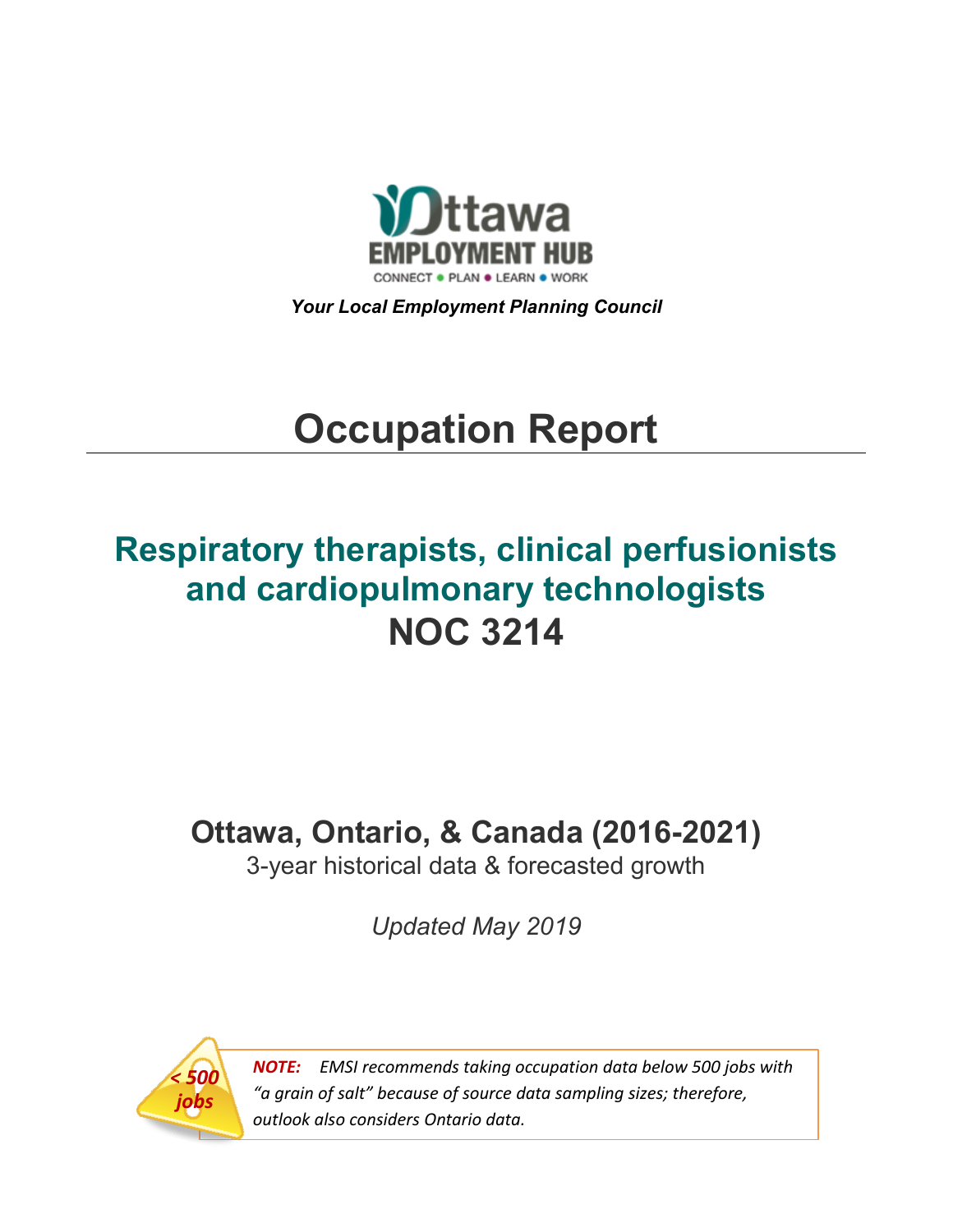

## **Respiratory therapists, clinical perfusionists and cardiopulmonary Ottawa Outlook technologists**

NOC 3214 **Limited A** Fair **A** Good **A A** 

*Based on past and forecasted growth.*

## **A Local Snapshot**

- Employment in this occupation **increased in Ottawa from 2016 to 2018** (**3.8%**); it is forecast to **increase an additional 7.7%** over the next three years.
- **3.3%** were **unemployed in Ottawa in 2016; Less than 10** of those in this occupation were **selfemployed**.
- **Median hourly wage** for this occupation was **\$38.74**.
- **62.2%** of the 2018 jobs were in the **General medical and surgical hospitals** industry sector.
- Ottawa has a **lower share of this occupation** than the nation.
- **Provincially**, this occupation showed an increase from 2016 to 2018 (**5.3%**); it is expected to increase an additional **6.8%** over the next three years.
- In contrast to Ottawa Employment Hub's forecast ranking for this occupation, *Canada Job Bank*  forecasted **fair** employment potential for this occupation in Ottawa from 2018-2020.

### **Overview**

| <b>Ottawa Jobs (2018)</b>          | 324 (<10 were self-employed) |                      |         |
|------------------------------------|------------------------------|----------------------|---------|
| 2016 Ottawa Unemployment Rate      | $3.3\%$                      | Ontario              | $2.0\%$ |
| Location Quotient to Nation (2018) | 0.77                         |                      |         |
| Change in Jobs (2016 - 2018)       | $3.8\%$                      | $(2018 - 2021)$ 7.7% |         |

*NOTE: Location quotient (LQ) is a way of quantifying how concentrated a particular occupation is in a region compared to the nation or province. A quotient of 1.00 means Ottawa has the same share of the occupation as the nation/province. A quotient higher than 1.00 means Ottawa has a greater share, and lower than 1.00 means Ottawa's share is lower than the average.*

## **OTTAWA | Percentile Earnings** *(not including self-employed)*



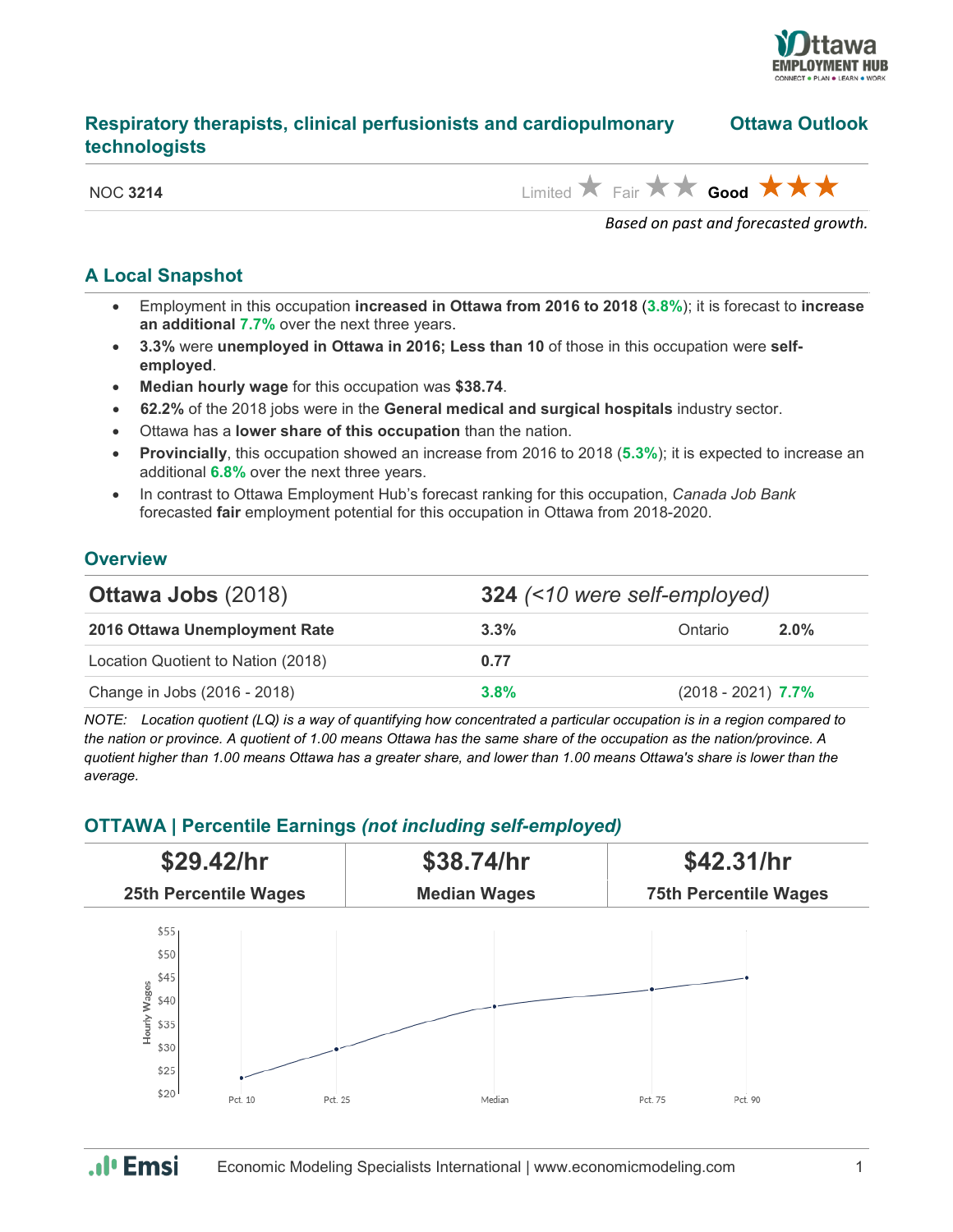

## **Ottawa | Growth**

| 312              | 349              |                    | $11.9\%$             |  |
|------------------|------------------|--------------------|----------------------|--|
| <b>2016 Jobs</b> | <b>2021 Jobs</b> | Change (2016-2021) | % Change (2016-2021) |  |

## **Regional Trends**



|           | <b>Region</b> |               | <b>2016 Jobs</b> | <b>2021 Jobs</b> | Change | % Change |
|-----------|---------------|---------------|------------------|------------------|--------|----------|
| Ð         | Ottawa        |               | 312              | 349              | 37     | 11.9%    |
|           | Ontario       |               | 3,110            | 3,496            | 386    | 12.4%    |
|           | Canada        |               | 11,539           | 14,516           | 2,977  | 25.8%    |
|           |               | <b>Ottawa</b> |                  | <b>Ontario</b>   |        | Canada   |
| 2016 Jobs |               | 312           |                  | 3,110            |        | 11,539   |
| 2017 Jobs |               | 325           |                  | 3,185            |        | 12,315   |
| 2018 Jobs |               | 324           |                  | 3,274            |        | 13,123   |
| 2019 Jobs |               | 333           |                  | 3,351            |        | 13,628   |
| 2020 Jobs |               | 341           |                  | 3,428            |        | 14,102   |
| 2021 Jobs |               | 349           |                  | 3,496            |        | 14,516   |

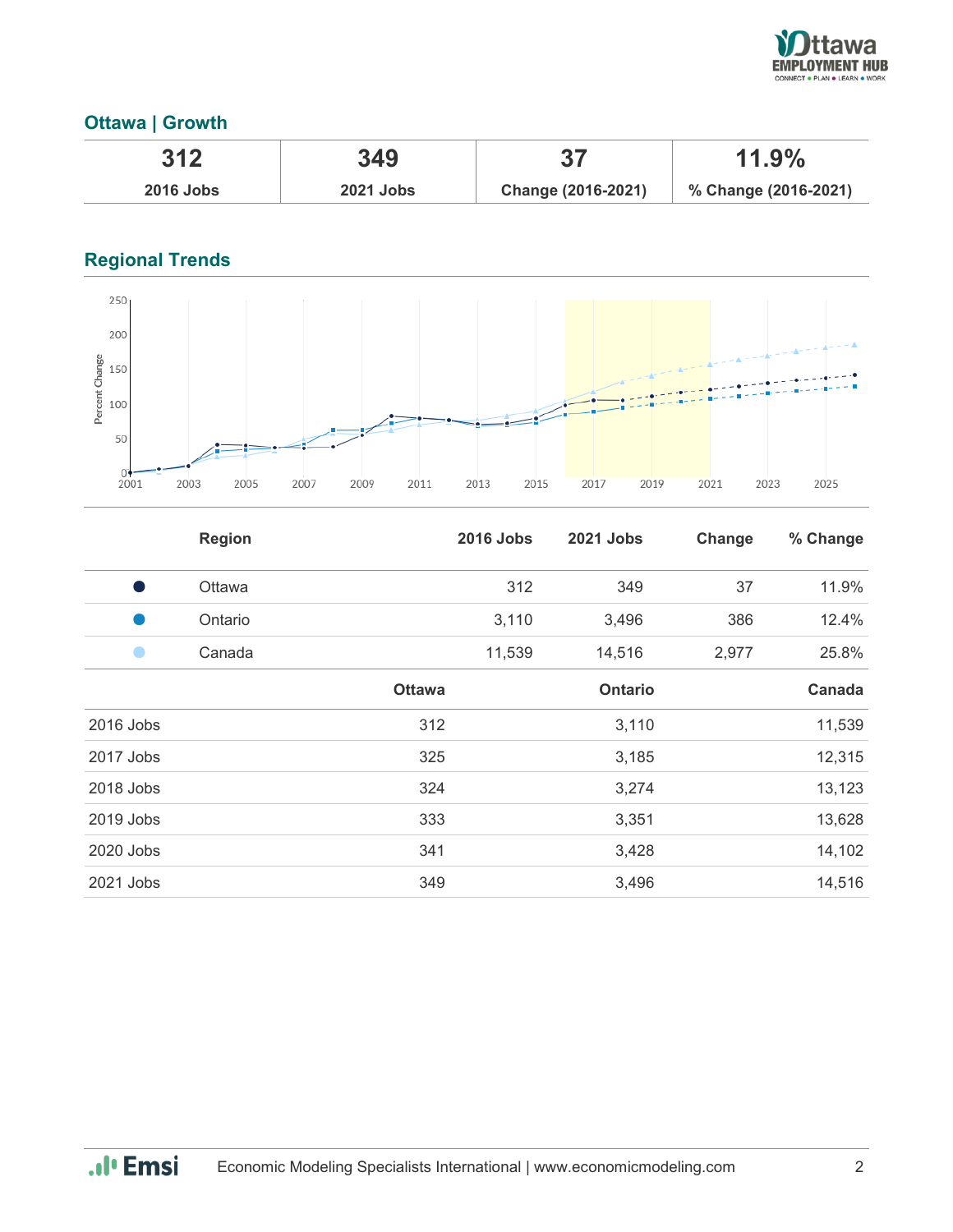

## **Ottawa | Industries Employing this Occupation**

| <b>Industry</b>                                              | Occupation<br>Jobs in<br><b>Industry</b><br>(2018) | $%$ of<br>Occupation<br>in Industry<br>(2018) | % of Total<br>Jobs in<br><b>Industry</b><br>(2018) |
|--------------------------------------------------------------|----------------------------------------------------|-----------------------------------------------|----------------------------------------------------|
| General medical and surgical hospitals                       | 202                                                | 62.2%                                         | 1.2%                                               |
| Specialty (except psychiatric and substance abuse) hospitals | 29                                                 | 8.9%                                          | 1.3%                                               |
| Home health care services                                    | 24                                                 | 7.4%                                          | $0.9\%$                                            |
| Offices of other health practitioners                        | 14                                                 | $4.2\%$                                       | 0.3%                                               |
| Out-patient care centres                                     | 13                                                 | $4.2\%$                                       | $0.6\%$                                            |

*NOTE: Inverse staffing patterns provides a table of percentages that shows how regional occupations are divided up among regional industries. For example, an inverse staffing pattern for registered nurses may show that 70% of RNs are employed by hospitals, 10% by local government (i.e., public schools), 10% by nursing homes, and 10% by offices of physicians.*

## **Educational programs and completions in Ottawa** *(public institutions only***)**

|                 |                                                                     | 167                       |  |
|-----------------|---------------------------------------------------------------------|---------------------------|--|
| Programs (2016) |                                                                     | <b>Completions (2016)</b> |  |
| <b>CIP Code</b> | Program                                                             | <b>Completions (2016)</b> |  |
| 51.09           | Allied health diagnostic, intervention and<br>treatment professions | 167                       |  |

*NOTE: EMSI Analyst uses Statistics Canada's PSIS data to compile completions for postsecondary programs offered in Canada, classified by the 2016 CIP codes. 2016 data includes those who graduated in spring 2017.*

### **Job Postings by Month**

.. I<sup>I</sup> Emsi



*NOTE: Based on newly published job postings first found between January 01, 2018 and December 31, 2018 AND location is Ottawa Census Sub-division, Vicinity Jobs.*